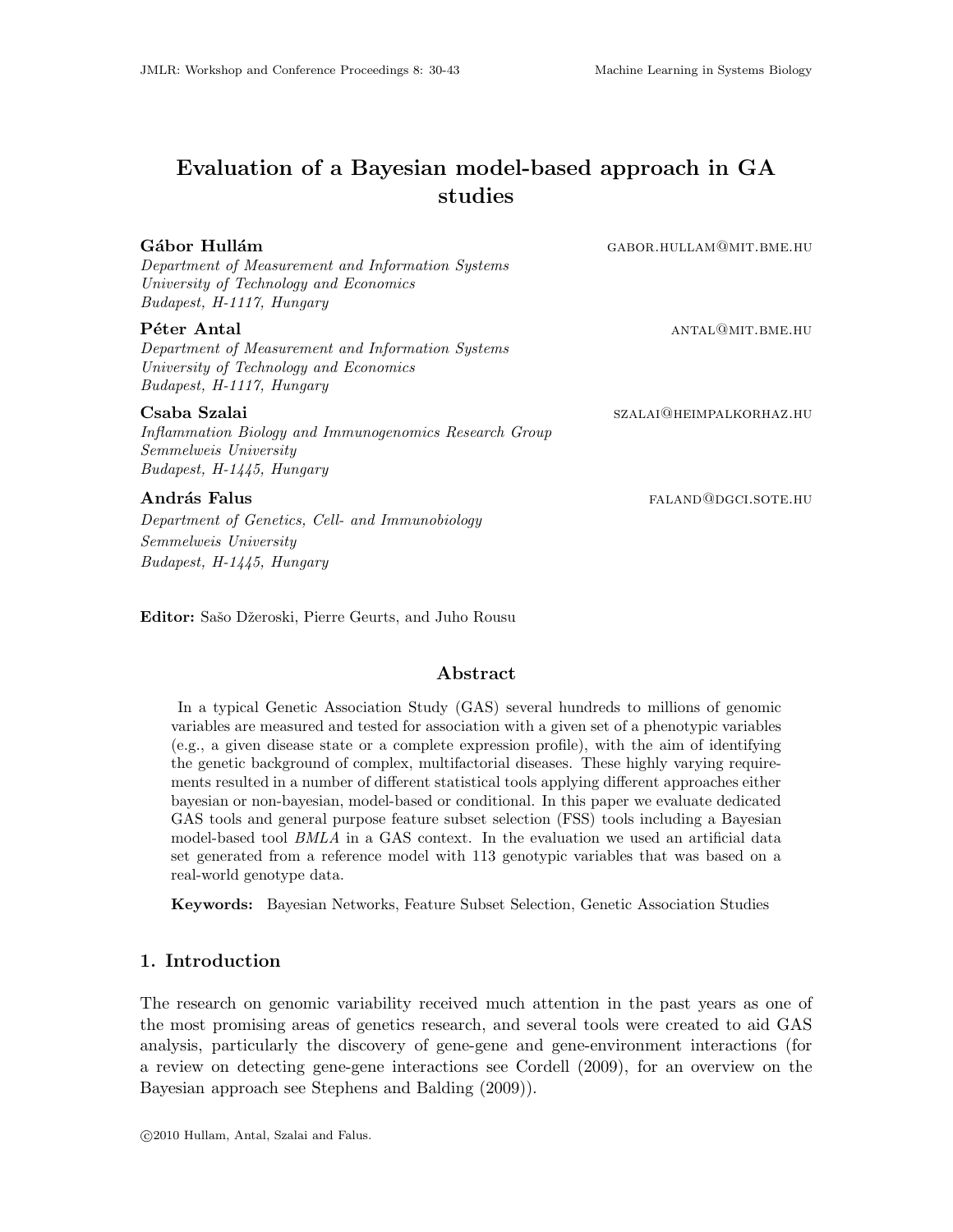Earlier multivariate methods designed to detect associations between genotypic variables and the target variable in GAS include *MDR* (Multifactor Dimensionality Reduction, Moore et al. (2006)), a nonparametric model-free data mining method, which can also be used in conjunction with several filters such as *ReliefF* (Robnik-Sikonja and Kononenko, 2003; Moore and White, 2007). Other GAS methods such as *BEAM* (Bayesian Epistasis Association Mapping, Zhang and Liu (2007)) are based on computing posterior probabilities (i.e., the probability whether each marker set is associated with the disease) via a Markov chain Monte Carlo method. Another approach is to compute metrics that indicate associations, e.g. Bayes factors such as in the case of *BIMBAM* (Bayesian IMputation-Based Association Mapping, Servin and Stephens (2007)).

In this paper we compare the performance of these methods and our previously introduced Bayesian network based method in a typical GAS context assuming that the primary goal is (1) the analysis of the relevance of input variables (e.g. SNPs) w.r.t. the target variable (e.g. an indicator of a certain disease); and (2) the exploration of the interdependencies of relevant variables. Note that there are other applicable methods such as *PIA* (Polymorphism Interaction Analysis, Mechanic et al. (2008)), and an interaction search method based on external, a priori networks (Emily et al., 2009) that were not included in this comparative study.

Earlier, we presented the methodology of the Bayesian Multilevel Analysis (BMLA) of the relevance of input variables in Antal et al. (2006); Millinghoffer et al. (2007). BMLA enables the analysis of relevance at different abstraction levels: model-based pairwise relevance, relevance of variable sets, and interaction models of relevant variables. In the Bayesian model averaging framework each of these levels corresponds to a structural property of Bayesian networks (i.e. Markov Blanket Memberships, Markov Blanket sets, and Markov Blanket graphs respectively). The essence of BMLA is the estimation of posteriors of these structural properties by using a Markov chain Monte Carlo method (for details see Antal et al. (2006)). Based on the resulting estimated posteriors the relevance of subsets of input variables can be assessed. Furthermore, Markov blanket graph posteriors provide principled confidence measures for multivariate variable selection and facilitates the identification of interaction models of relevant variables (for an extension with scalable structural properties see Antal et al. (2008)).

Due to its model-based semantics, the BMLA method indicates "direct" associations, and omits the transitive dependencies, which results in more peaked posteriors than in conditional models working with associations. Furthermore, its model-based nature facilitates the application of more powerful imputation methods and prior incorporation. In contrast, conditional models are typically simple such as logistic regression or black boxes, and the implementation of imputation methods and prior incorporation requires additional efforts. Finally, as a Bayesian approach, it has an in- built automated correction for the multiple testing problem (i.e., the posterior is less peaked with increasing model complexity and decreasing sample size) contrary to the hypothesis testing framework.

From another point of view, the Bayesian statistical framework is ideal for trading sample complexity for computational complexity (i.e., applying computation intensive modelaveraging to quantify the sufficiency of the data). Bayesian conditional methods e.g. using logistic regression or multilayer perceptrons, are widely used in biomedicine and in GASs (e.g., see Antal et al. (2003); Kooperberg and Ruczinski (2005); Balding (2006); Province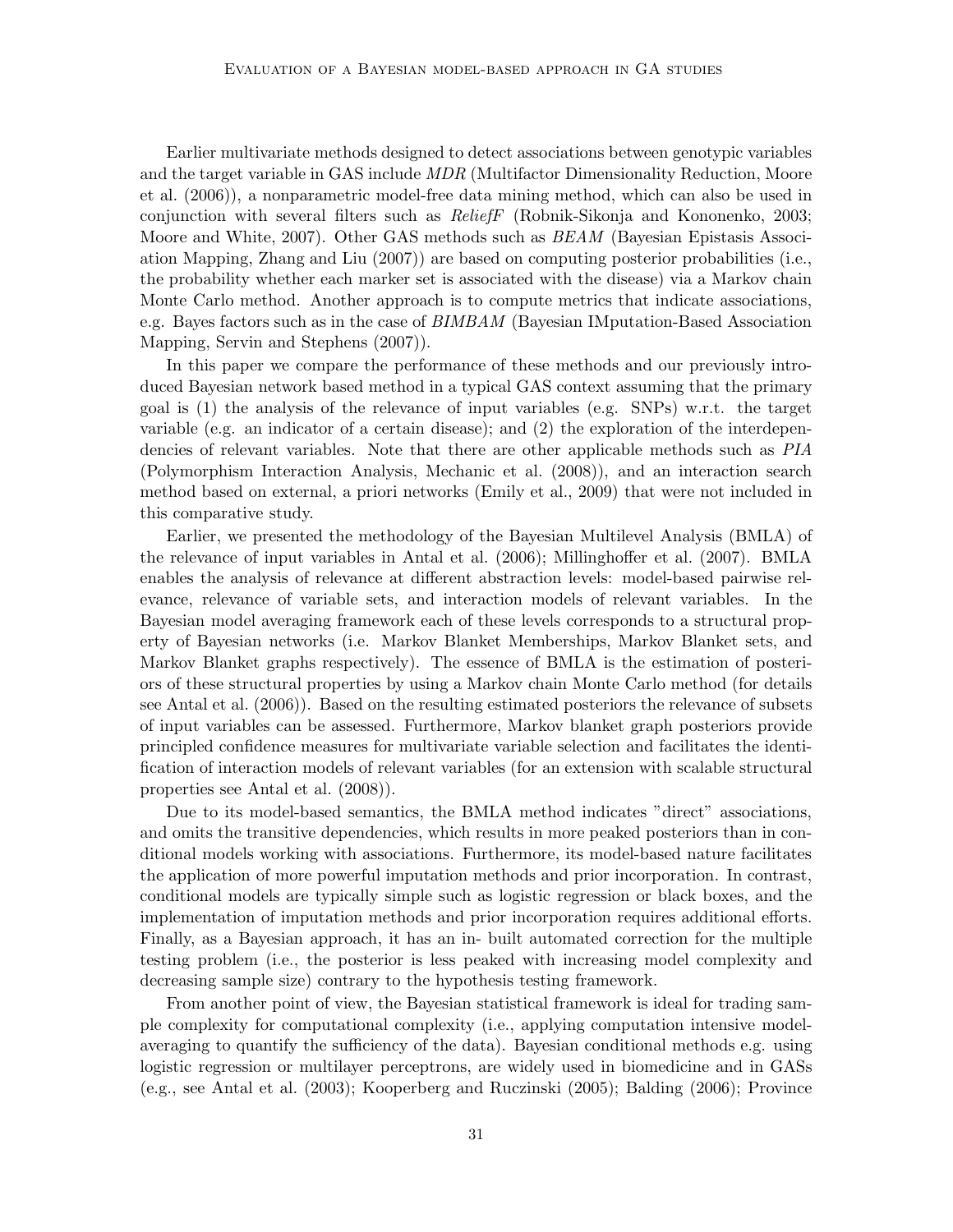and Borecki (2008); Park and Hastie (2007); Stephens and Balding (2009)). Although the conditional approach is capable of multivariate analysis and also copes with conditional relevance and interactions, the model-based approach offers many advantages such as listed below.

- 1. *Strong relevance.* Clear semantics for the explicit, faithful representation of strongly relevant (e.g. non-transitive) relations (cf. associations)
- 2. *Structure posterior.* In case of complete data the parameters can be analytically marginalized.
- 3. *Independence map and causal structure.* It offers a graphical representation for the dependence-independence structure, (e.g. about interactions and conditional relevance) and optionally for the causal relations (Pearl, 2000; Glymour and Cooper, 1999).
- 4. *Multiple-targets.* It is applicable for multiple target variables (Antal et al., 2008).
- 5. *Incomplete data.* It is applicable for incomplete data sets.

We investigated several probabilistic domain models with promising results (Antal et al., 2006, 2008), relying on these properties of our model-based framework.

### 2. Probabilistic concepts for GAS

Despite the centrality of "associations" in GASs the refinements of this concept are hardly gaining acceptance in biomedicine, such as strong and weak relevance (cf. non-transitivity and redundancy), conditional relevance (cf. pure interaction), contextual relevance, multivariate relevance (cf. epistasis, complete interaction model, haplotype-level association) or causal relevance. In the following paragraphs, we provide a partial overview on these probabilistic concepts, for a detailed description see Antal et al. (2008).

We start with a pure probabilistic definition of relevance, which is defined in a modelfree, method-free, cost-free and data-free way (Kohavi and John, 1997).

**Definition 1 (Relevance)** A feature (stochastic variable)  $X_i$  is strongly relevant to  $Y$ , if *there exists some*  $X_i = x_i, Y = y$  *and*  $s_i = x_1, \ldots, x_{i-1}, x_{i+1}, \ldots, x_n$  *for which*  $p(x_i, s_i) > 0$ such that  $p(y|x_i, s_i) \neq p(y|s_i)$ . A feature  $X_i$  is weakly relevant, if it is not strongly relevant, and there exists a subset of features  $S_i'$  of  $S_i$  for which there exists some  $x_i, y$  and  $s_i'$  for which  $p(x_i, s'_i) > 0$  such that  $p(y|x_i, s'_i) \neq p(y|s'_i)$ . A feature is relevant, if it is either weakly *or strongly relevant; otherwise it is irrelevant.*

A probabilistic definition of relevance can also be given for a set of variables X′ based on the concept of Markov blanket (Pearl, 1988).

Definition 2 (Markov boundary) *A set of variables* X′ ⊆ V *is called a* Markov blanket  $\mathcal{L}$  *set of*  $X_i$  *w.r.t. the distribution*  $p(\mathbf{V})$ *, if*  $(X_i \perp\!\!\!\perp V \setminus \mathbf{X}' | \mathbf{X}')_p$ *, where*  $\perp\!\!\!\perp$  *denotes conditional independence. A minimal Markov blanket is called*  $MBS_p(\tilde{X}_i)$  Markov boundary.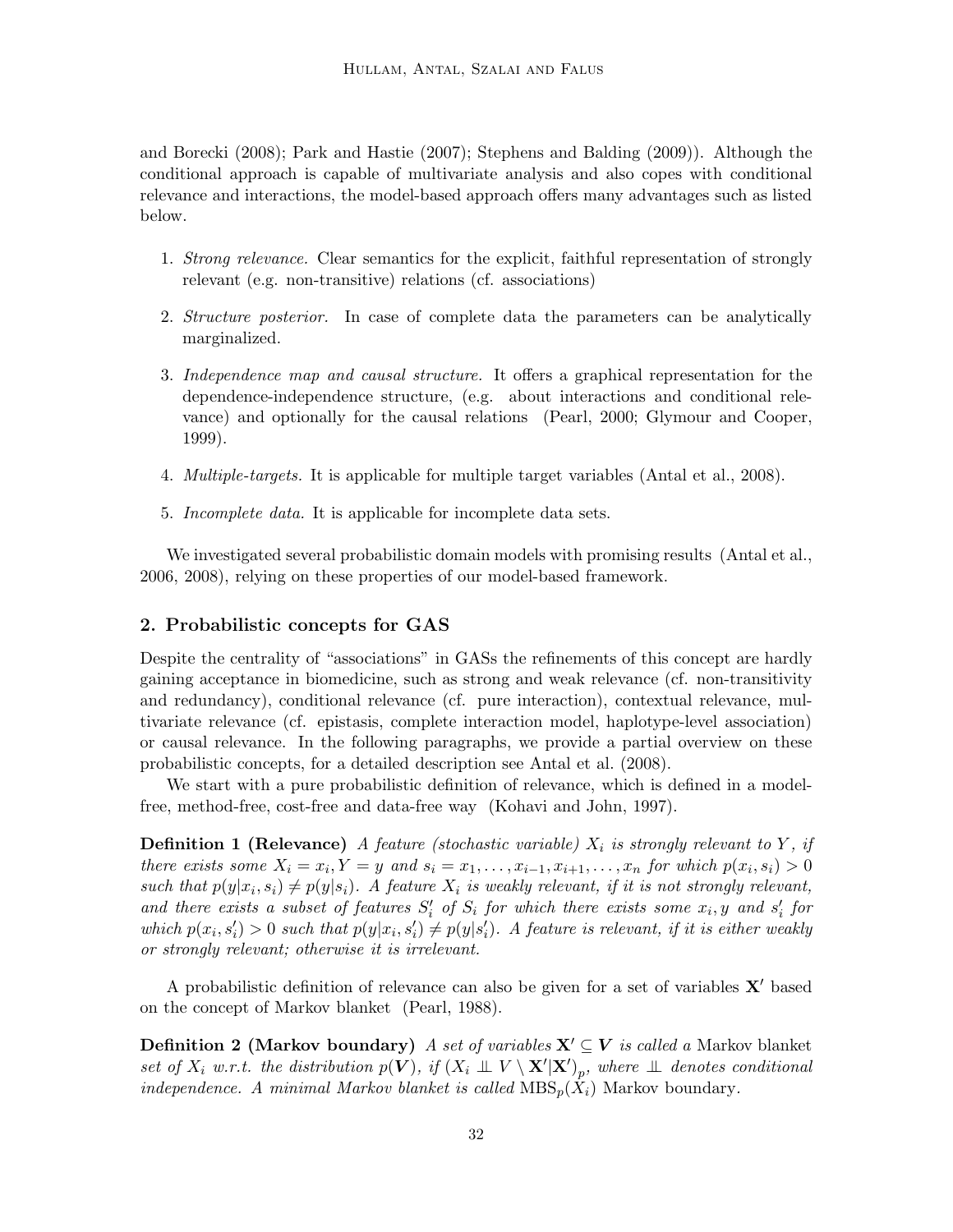For the representation of probabilistic relevance, Bayesian networks (BNs) are an adequate choice, since their structural properties are capable of serving such a purpose (Pearl, 1988). They even allow the unambiguous BN representation of relevant variables under a sufficient condition defined in Theorem 1.

**Theorem 1** For a distribution p defined by Bayesian network  $(G, \theta)$  the variables bd(Y, G) *form a Markov blanket of* Y *, where* bd(Y, G) *denotes the set of parents, children and the children's other parents for* Y *(Pearl, 1988). If the distribution* p *is stable w.r.t. the DAG* G, then  $\text{bd}(Y, G)$  forms a unique and minimal Markov blanket of Y,  $\text{MBS}_p(Y)$  and  $X_i \in$  $\text{MBS}_p(Y)$  *iff*  $X_i$  *is strongly relevant (Tsamardinos and Aliferis, 2003).* 

Note that in typical Bayesian scenarios (e.g., in case of Dirichlet distributions applied in the paper to specify  $p(\theta|G)$ , the graph-theoretic neighborhood bd(Y, G) is the unique Markov Boundary with probability 1, i.e. the parameterizations encoding independencies have the measure of 0 (Meek, 1995).

The induced (symmetric) pairwise relation  $MBM(Y, X_j, G)$  w.r.t. G between Y and  $X_j$ is called *Markov blanket membership*. MBM $(Y, X_j, G)$  indicates whether  $X_j$  is in bd $(Y, G)$ (i.e.  $X_i$  is an element of the Markov blanket set of Y).

To include interaction terms into the dependency model of a given variable we proposed the use of the Markov Blanket Graph (MBG) property, a.k.a. classification subgraph (Acid et al., 2005; Antal et al., 2006).

Definition 3 (Markov Blanket Graph) *A subgraph of Bayesian network structure* G *is called the Markov Blanket Graph or Mechanism Boundary Graph* MBG(Y, G) *of variable* Y *if it includes the nodes in the Markov blanket defined by* bd(Y, G) *and the incoming edges into* Y *and into its children.*

Finally, note that the definition of conditional relevance corresponds to the concept of pure interaction.

Definition 4 (Conditional Relevance) *Assume that*  $X = X' \cup C'$  *is relevant for* Y, *that is*  $(Y \nperp (X' \cup C'))$ *, and*  $(X' \cap C' = \emptyset)$ *. We say that*  $X'$  *is conditionally relevant if*  $(X' \perp \!\!\! \perp Y)$ *, but*  $(X' \not\!\! \perp Y' \vert C')$ *.* 

#### 3. GAS Tools

To demonstrate the performance of BMLA compared to other available GAS tools we present the results of a comparative study in Section 4. For this purpose we selected two groups of tools that are capable of analyzing case-control type GASs based on SNP measurements. The first group consists of dedicated GAS tools, designed specifically for GAS analysis, and the second group consists of general purpose feature subset selection methods that are applicable in this GAS context. In the following sections we give a short description for the tools dedicated for GAS analysis.

• *BEAM: Bayesian Epistasis Association Mapping 1.0* (Zhang and Liu, 2007): BEAM uses a Bayesian partitioning model to select SNPs associated with a disease (i.e. the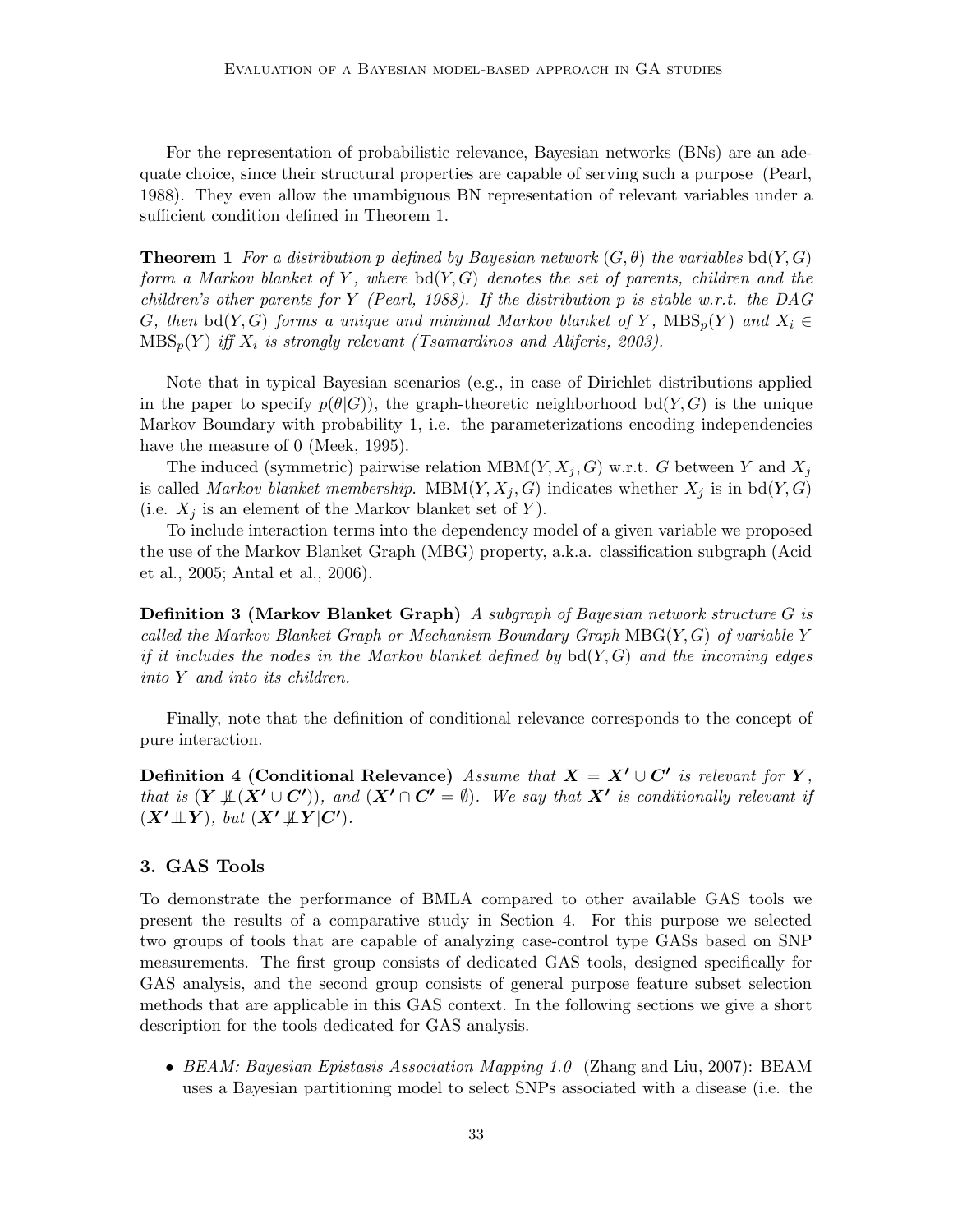target variable) and their interactions, and computes the posterior probability that each set is associated with the disease via a Markov chain Monte Carlo method. *http://www.fas.harvard.edu/ junliu/BEAM*

• *BIMBAM: Bayesian IMputation-Based Association Mapping 0.99* (Servin and Stephens, 2007): BIMBAM computes Bayes Factors for each SNP, and multi Bayes factors for combinations of SNPs under a linear or logistic regression of target variable(s) on SNPs.

*http://stephenslab.uchicago.edu/software.html*

- *Powermarker 3.25* (Liu and Muse, 2005): PowerMarker contains a set of statistical methods for SNP data analysis. It implements traditional statistical methods for population genetic analysis and also some newly developed methods. *http://statgen.ncsu.edu/powermarker*
- *SNPassoc 1.5.8* (Gonzlez et al., 2007): SNPassoc is an R package that provides tools for the analysis of whole genome association studies. It allows the identification of SNP-disease associations based on generalized linear models (depending on the selected genetic inheritance model) and the analysis of epistasis. *http://www.creal.cat/jrgonzalez/software.htm*
- *SNPMStat 3.1* (Lin et al., 2008): SNPMStat is an association analysis tool for casecontrol studies. The program performs a standard association analysis and provides estimated odds ratios, standard error estimates, and Armitage trend tests. *http://www.bios.unc.edu/ lin/software/SNPMStat*

Furthermore, we also investigated some general purpose feature subset selection tools, which are as follows:

• *Causal Explorer 1.4* (Aliferis et al., 2003): Causal Explorer is a library of causal discovery algorithms (such as HITON and IAMB) implemented in MatLab. The algorithms are based on Bayesian Network learning theory, and can also be used for variable selection for classification.

*http://discover1.mc.vanderbilt.edu/discover/public/causal explorer*

• *MDR: Multifactor Dimensionality Reduction 2.0.7* (Moore et al., 2006): MDR is a nonparametric and genetic model-free data mining method for detecting nonlinear interactions among discrete genetic and environmental variables. The MDR software also implements a couple of feature selection algorithms to aid the selection of relevant variables. *http://www.multifactordimensionalityreduction.org*

# 4. Results

We demonstrate the capabilities of BMLA and compare its performance with other GAS tools (presented previously) on an artificial data set, which consists of 5000 complete random samples generated from a reference model containing 113 SNPs (genomic variables) and a clinical variable *Asthma*. The reference model was learned from a real data set containing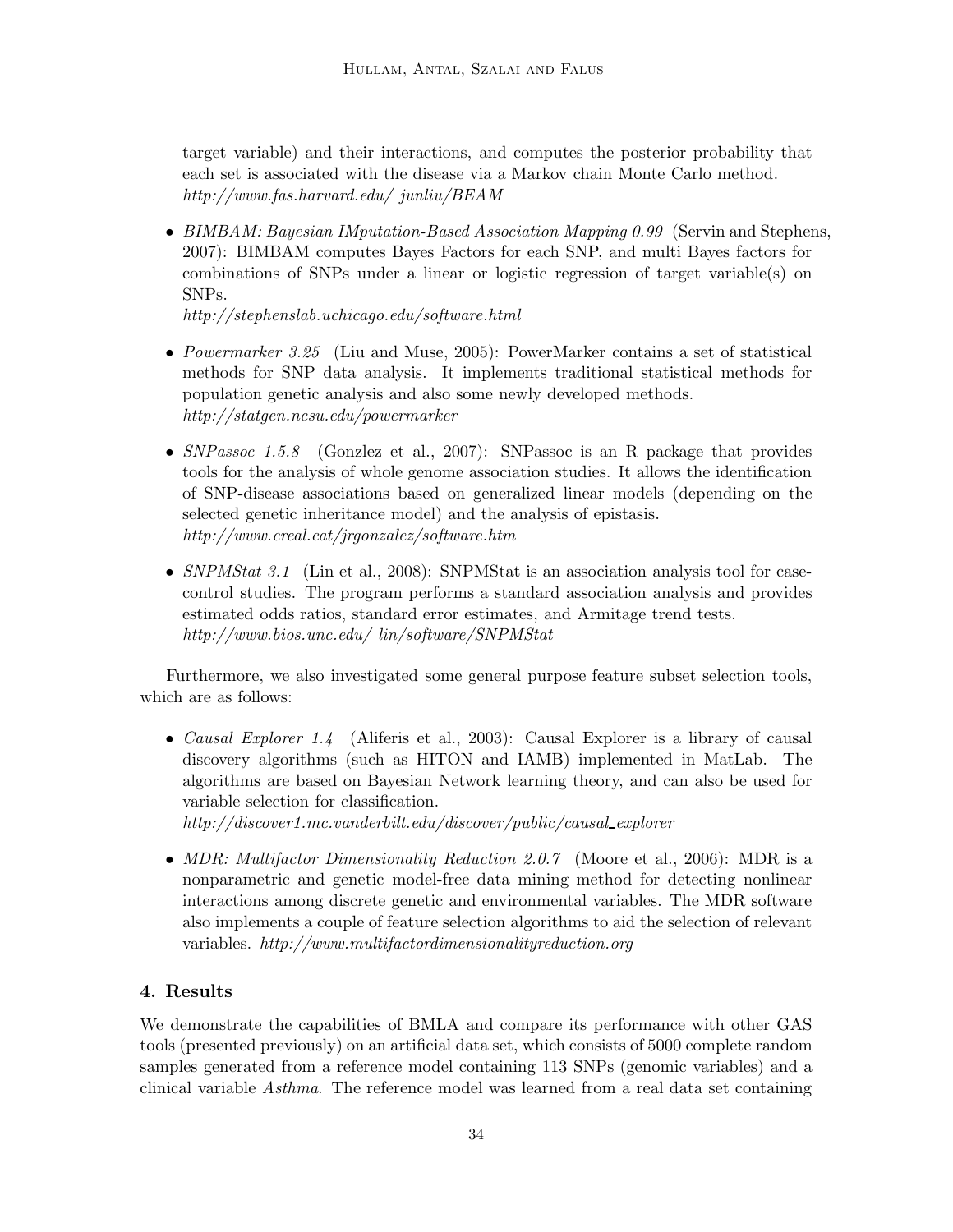1117 samples, and the 113 SNPs were selected from the asthma susceptibility region of chromosome 11q13 (Szalai, 2005).

The clinical variable *Asthma* served as the target variable, and the aim of the comparative study was to identify all the relevant variables w.r.t. this target variable. There are 11 SNPs in total that are relevant and therefore are part of the MBG of *Asthma* (see Fig. 1).



Figure 1: Markov blanket of the reference model containing all relevant SNPs

Out of the 11 relevant SNPs, 5 are in direct relationship with *Asthma* (i.e. 4 children: SNP11, SNP23, SNP64, SNP109 and 1 single parent: SNP110), and the remaining 6 are pure interaction terms (SNP17, SNP27, SNP61, SNP69, SNP81, SNP85). The performance of the tools was assessed by comparing their result set of relevant variables against the 11 relevant SNPs of the reference model. In order to measure the effect of varying sample size (i.e. the sufficiency of the data) the computations were run on data sets with sample sizes 500, 1000 and 5000, where the smaller data sets are subsets of larger ones.

Fig. 2 presents the sensitivity for selecting relevant variables for each of the tested dedicated GAS methods. Apart from the overall sensitivity, the sensitivity for identifying relevant variable subgroups (i.e. direct relationships and pure interactions) is also shown. Fig. 3 shows the accuracy of the GAS methods data set sizes 500,1000 and 5000.

The results confirm preliminary expectations, that is direct relationships are discovered by almost all of the methods, while pure interaction terms are ignored by most. Fig. 4 presents the sensitivity measures and Fig. 5 displays the accuracy of the tested general purpose feature subset selection (FSS) methods. The results indicate that the examined FSS methods identify pure interactions at a significantly higher rate than dedicated GAS tools.

Table 1 shows the sensitivity, specificity and accuracy of the five best performing methods using the complete data set of 5000 samples. Whereas there is only a slight difference in terms of specificity among the methods, the difference in sensitivity is much more significant.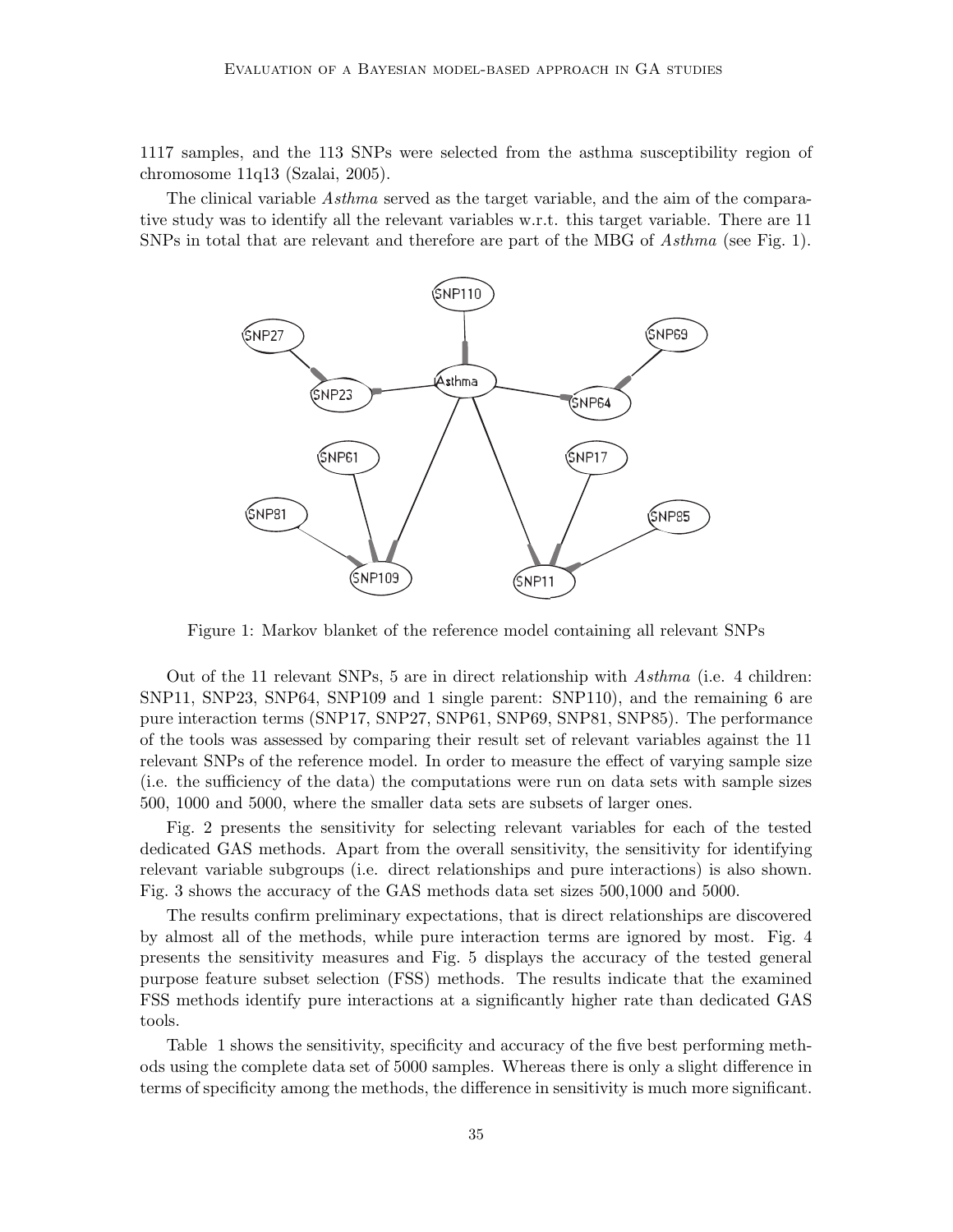

- Figure 2: The performance of dedicated GAS tools: Sensitivity for selecting relevant variables. The figure indicates the sensitivity for identifying all associations, and the two main subtypes separately, i.e. direct relationships and interactions using data sets consisting of 500, 1000 and 5000 samples. Methods are denoted as follows: *PMarker* - PowerMarker, *MSTAT* - SNPMStat, *ASSOC-L* - SNPAssoc using a log-additive inheritance model, *ASSOC-D* - SNPAssoc using a dominant inheritance model.
- Table 1: Sensitivity, specificity and accuracy of the five best performing methods with different parameter settings. The listed methods include BMLA, HITON-MB - with  $G^2$  statistic and a varying local test set size k, MDR - with TurF and RelieF as two pre-filters, interIAMB - based on mutual information(MI), and the Koller-Sahami algorithm(KS).

| Method              | Sensitivity | Specificity | Accuracy |
|---------------------|-------------|-------------|----------|
| <b>BMLA MBM</b>     |             | 0.99        | 0.9912   |
| $HITON-MB(G2, k=1)$ | 0.7692      | 0.98        | 0.9558   |
| $HITON-MB(G2, k=2)$ | 0.7692      | 0.99        | 0.9646   |
| $HITON-MB(G2, k=3)$ | 0.6923      | 0.99        | 0.9558   |
| MDR-TurF            | 0.6154      | 0.97        | 0.9292   |
| MDR-Relief          | 0.5385      | 0.96        | 0.9115   |
| interIAMB(MI)       | 0.4615      | 0.96        | 0.9027   |
| $KS(k=3)$           | 0.4615      | 0.97        | 0.9115   |

Although in the examined case MBM based results are sufficient to successfully identify the relevant interaction terms of the target variable, however, in several real-world domains a broader, multivariate interpretation is required (e.g. for the discovery of gene-gene in-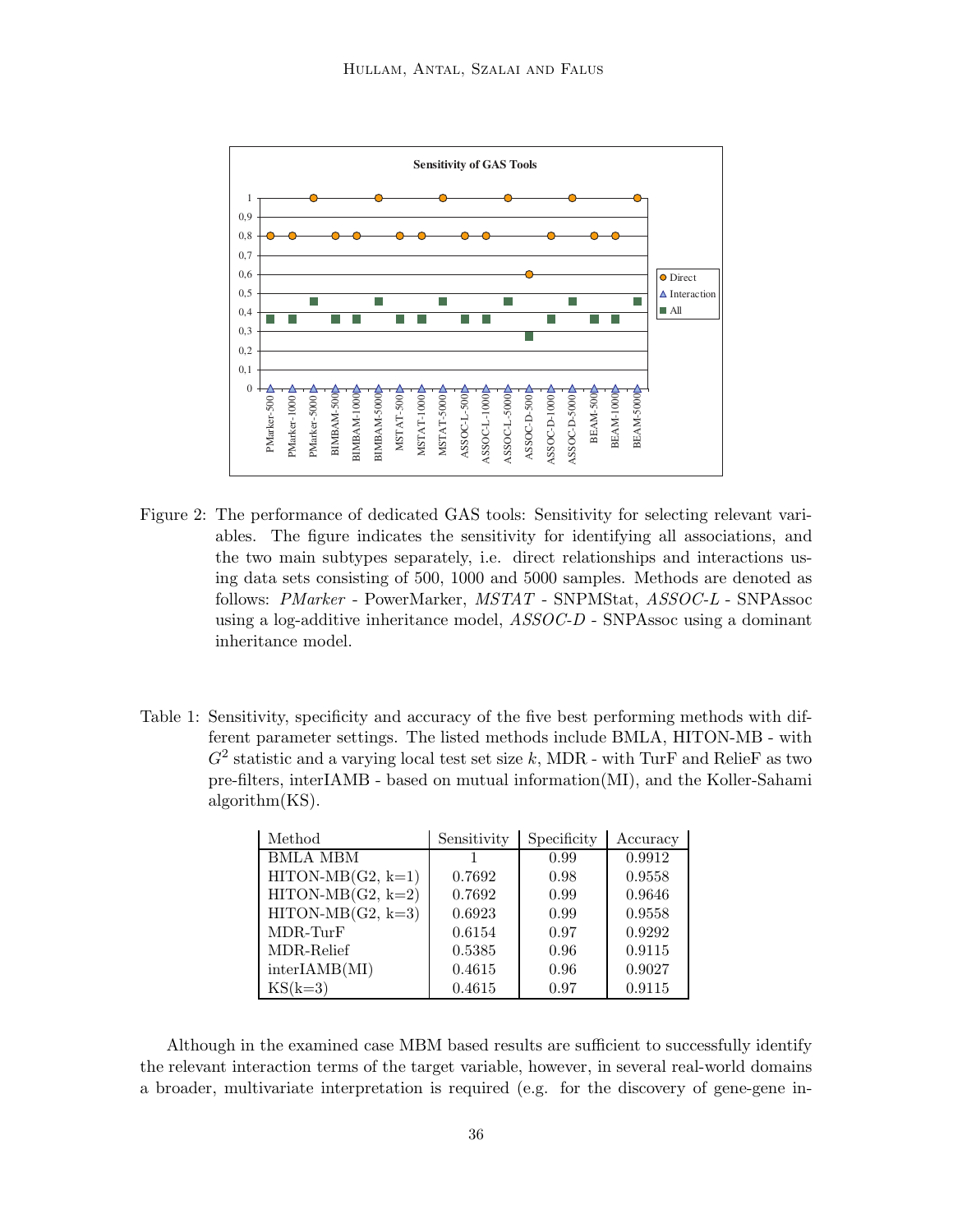

Figure 3: Accuracy of dedicated GAS tools. The figure indicates the accuracy of identifying all associations, using data sets consisting of 500, 1000 and 5000 samples. Methods are denoted as follows: *PMarker* - PowerMarker, *MSTAT* - SNPM-Stat, *ASSOC-L* - SNPAssoc using a log-additive inheritance model, *ASSOC-D* - SNPAssoc using a dominant inheritance model.

teractions) such as the investigation of MBS properties. Note that MBM probabilities are normatively model-based, despite being pairwise descriptors, since they are generated by Bayesian model averaging. Figures 6 and 7 display the specificity and the accuracy of the 10 most probable MBSs (estimated from the data) respectively for data set sizes 500,1000 and 5000. Note that even in the case of 500 samples the sensitivity of the top MBSs is close to 1 ( for details see Table 2).

|           | 500 samples |       |       | 1000 samples |       |       | $5000$ samples |       |       |
|-----------|-------------|-------|-------|--------------|-------|-------|----------------|-------|-------|
| Top10 MBS | Sens.       | Spec. | Acc.  | Sens.        | Spec. | Acc.  | Sens.          | Spec. | Acc   |
| $MBS-1$   | 0.909       | 0.720 | 0.739 | 1.000        | 0.990 | 0.991 | 1.000          | 0.970 | 0.973 |
| $MBS-2$   | 0.909       | 0.790 | 0.802 | 1.000        | 0.980 | 0.982 | 1.000          | 0.980 | 0.982 |
| $MBS-3$   | 1.000       | 0.780 | 0.802 | 1.000        | 0.980 | 0.982 | 1.000          | 0.960 | 0.964 |
| $MBS-4$   | 0.909       | 0.730 | 0.748 | 1.000        | 0.980 | 0.982 | 1.000          | 0.960 | 0.964 |
| $MBS-5$   | 1.000       | 0.760 | 0.784 | 0.909        | 0.980 | 0.973 | 1.000          | 0.960 | 0.964 |
| $MBS-6$   | 1.000       | 0.780 | 0.802 | 1.000        | 0.970 | 0.973 | 1.000          | 0.960 | 0.964 |
| $MBS-7$   | 1.000       | 0.770 | 0.793 | 1.000        | 0.970 | 0.973 | 1.000          | 0.950 | 0.955 |
| $MBS-8$   | 1.000       | 0.770 | 0.793 | 0.909        | 0.970 | 0.964 | 1.000          | 0.970 | 0.973 |
| $MBS-9$   | 0.909       | 0.810 | 0.820 | 1.000        | 1.000 | 1.000 | 1.000          | 0.970 | 0.973 |
| $MBS-10$  | 0.909       | 0.770 | 0.784 | 1.000        | 0.980 | 0.982 | 1.000          | 0.980 | 0.982 |

Table 2: Sensitivity, specificity and accuracy of the ten most probable MBSs.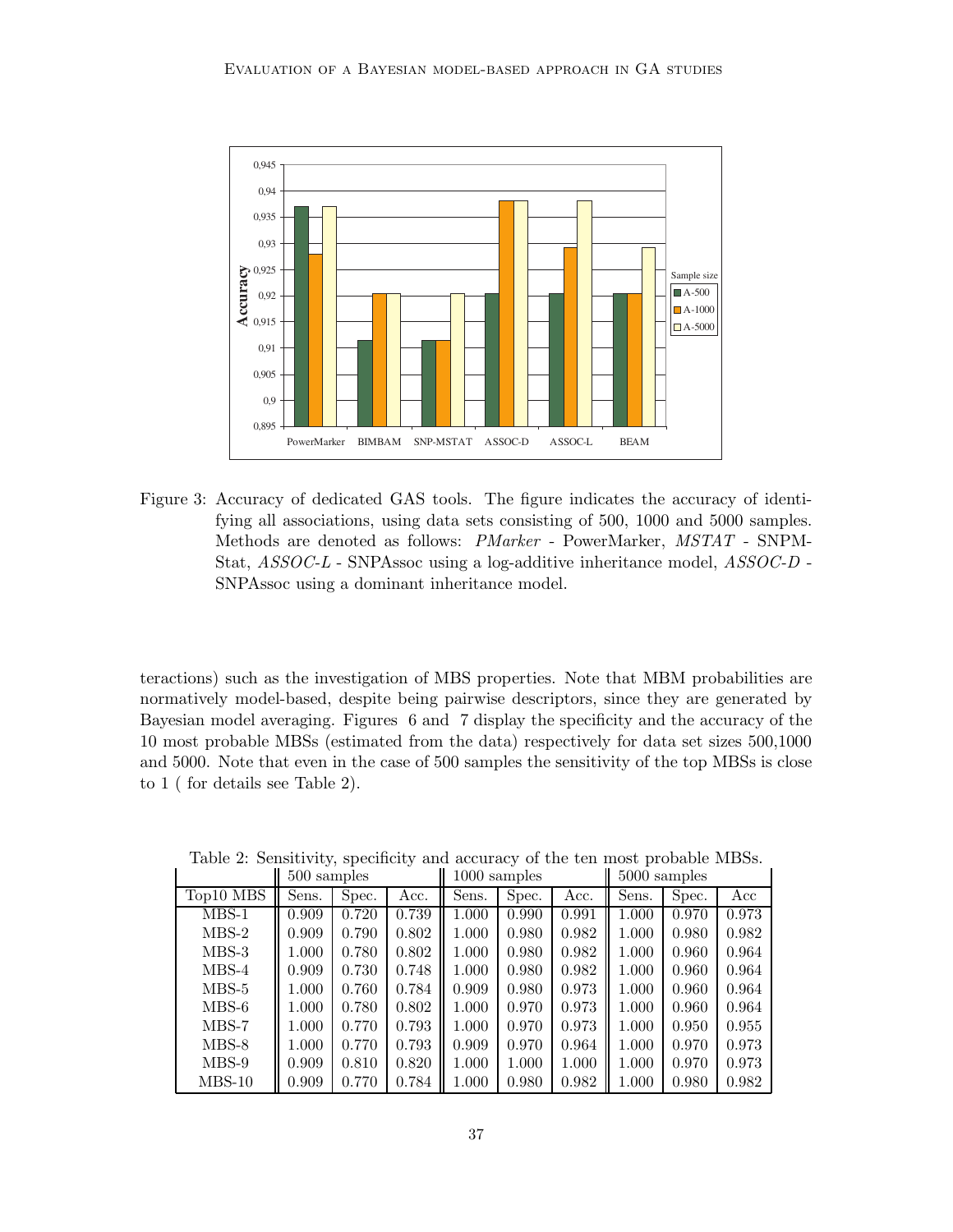

Figure 4: The performance of general purpose FSS tools: Sensitivity for selecting relevant variables. The suffixes for the methods are as follows:  $G2$  - based on  $G^2$  statistic, *MI* - based on mutual information, *K*n - uses a local test set size of n. Note that Turf, Relief, Chi and Odds denote filters used for variable selection with MDR.



Figure 5: Accuracy of general purpose FSS tools. The suffixes for the methods are the same as in Fig. 4.

In terms of MBS posteriors, in the case of 500 samples, there are hundreds or thousands of MBSs with low posteriors, i.e. the posterior curve seen on Fig. 8 is flat. The posteriors for data sets with 1000 and 5000 samples are more peaked, but there are still numerous MBSs with relatively high posteriors. Although MBSs provide a perfect multivariate view of the examined domain, their cardinality is exponential, therefore their sufficient sample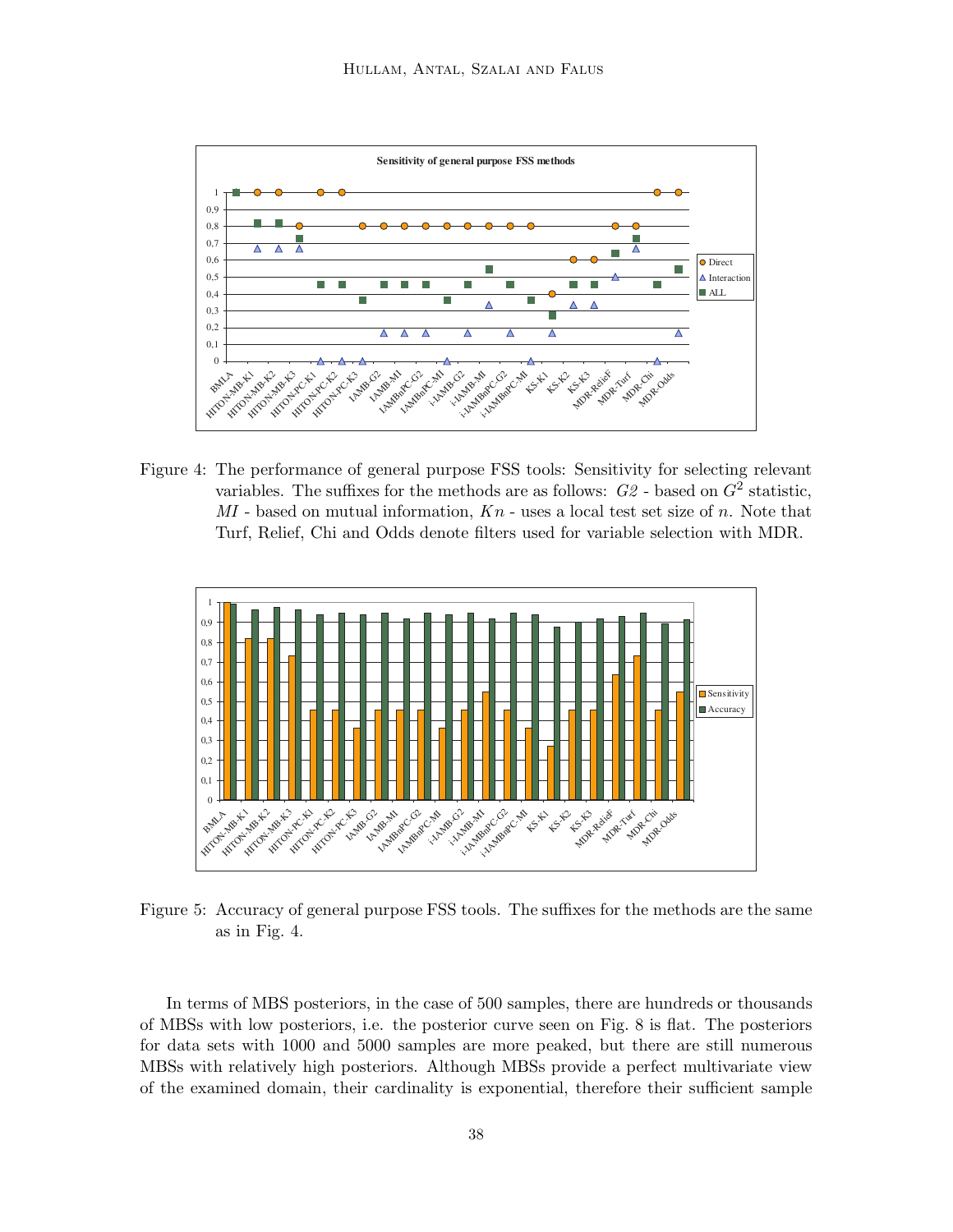

Figure 6: Specificity of the 10 most probable MBSs estimated from the data.



Figure 7: Accuracy of the 10 most probable MBSs estimated from the data.

size is larger than that of MBMs (which have linear cardinality). This is the cause of the phenomenon, that the posteriors for MBS properties are relatively flat compared to posteriors for MBM properties (average posterior for members: 0.9834 and non-members: 0.0109). Note that there is also an intermediate level between MBMs and MBSs, the so called k-MBS property with scalable polynomial cardinality, which we designed especially to be able to select a posterior with appropriate peakness (for details see Antal et al. (2008)).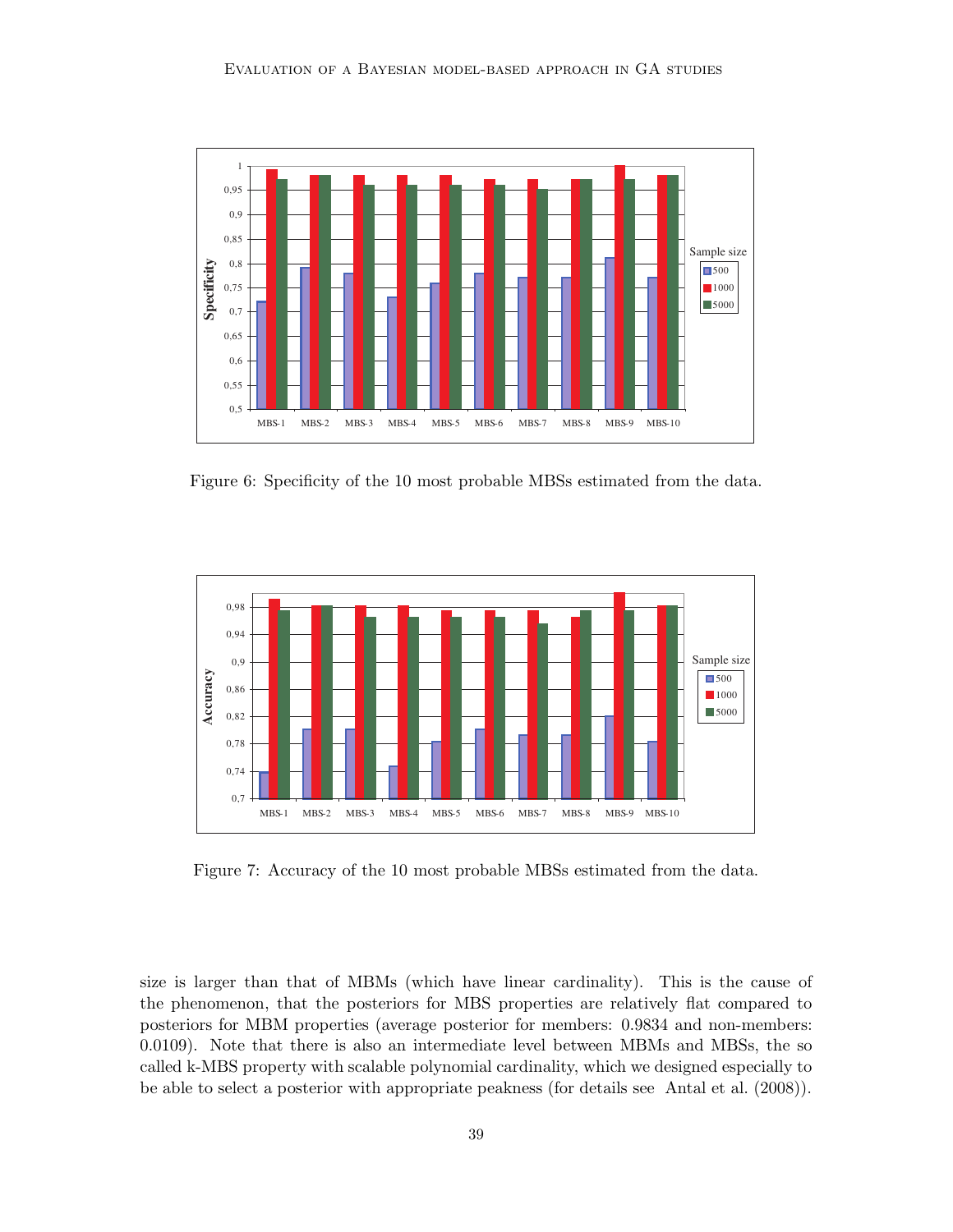

Figure 8: MBS posteriors for data sets of 500, 1000 and 5000 samples.

### 5. Discussion

The results indicate that the general purpose FSS tools significantly outperformed the tested GAS tools in terms of identifying interactions and conditional relevance in the examined domain.

Basically none of the GAS tools have identified any of the 6 interaction terms of the reference model successfully. Although *BEAM* produced a larger than zero posterior for 3 interaction terms (using 5 chains,  $10^6$  and  $5*10^6$  steps for burn-in and length respectively), these were not larger than 0.3 (and thus they were ignored). On the other hand, direct associations were identified by most of the methods correctly. The variation of sensitivity seen on Fig. 2 is due to SNP110, which could only be identified from the data set of 5000 samples.

As it can be seen from Table 1, the methods producing the best results all belong to the FSS group. Among them, the best performance was achieved by BMLA. The second best method was HITON (with several different setups), and the third was MDR in conjunction with its filters ReliefF and TurF. Note that the performance of MDR highly depends on the used filter method, since the exhaustive evaluation of all variables is frequently not feasible. The other FSS methods identified only a portion of interactions, and missed even some of the direct associations.

However, note that this evaluation was undertaken in a partial genetic association study (<1000 variables) domain, which is the primary target of the Bayesian network-based BMLA method, and not in a genome-wide association study  $(10000<$  variables), which is the main target of dedicated GAS tools. This is also reflected in the computational complexity of these tools. On the other hand, the performance of BMLA comes at a high computational cost and therefore it is currently only applicable in partial genetic association studies. On an Intel<sup>®</sup> Core<sup>TM</sup>2 CPU 6700 <sup>®</sup> 2.66GHz the execution time of BMLA varied between 5.5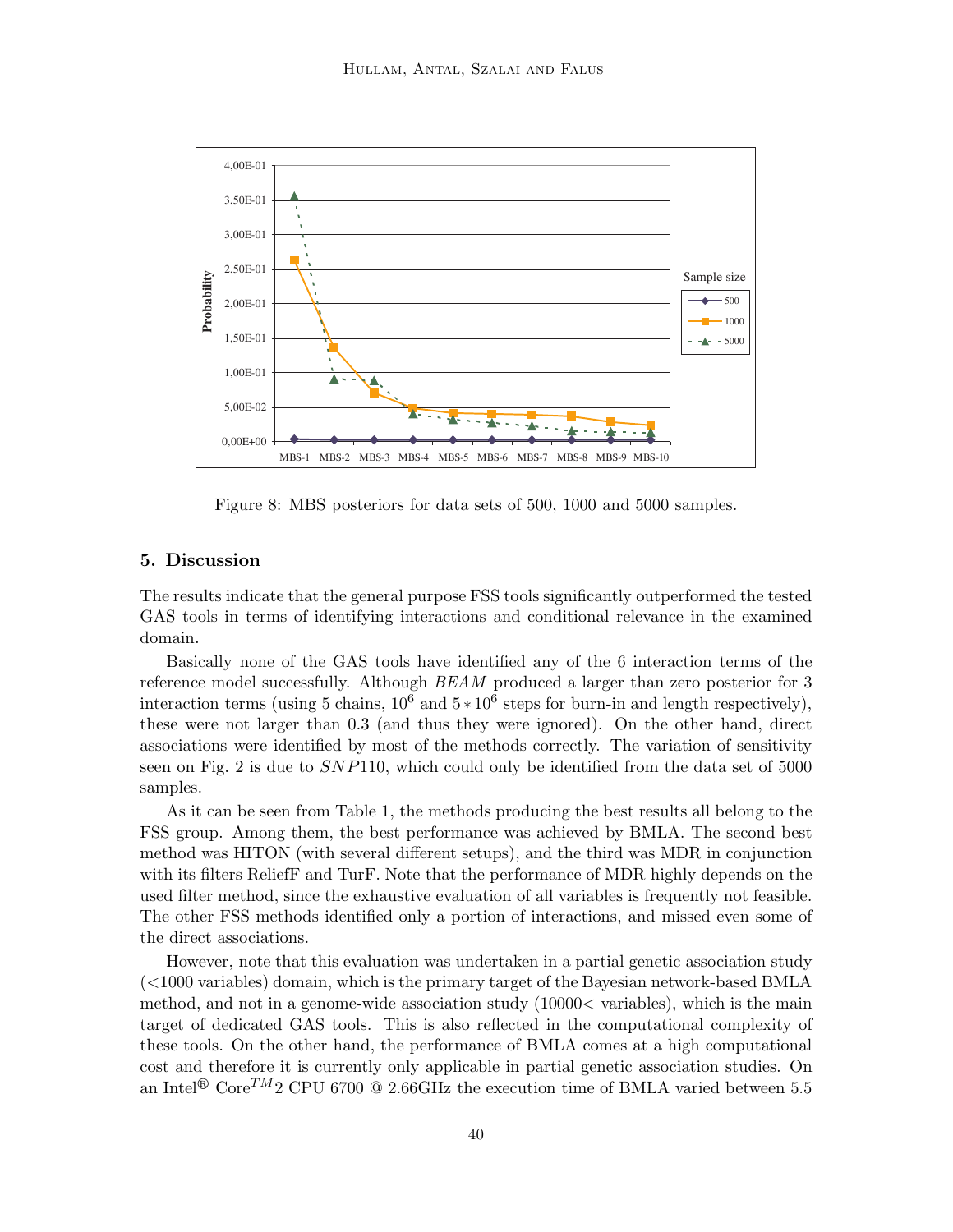to 7 hours (depending on the used runtime parameters) in contrast to all other methods, amongst which the longest execution time was 39.8 minutes.

The high computational cost of BMLA is due to the estimation of non-analytic posteriors. Although Monte Carlo methods using direct sampling are insensitive to the curse of dimensionality, Markov chain Monte Carlo methods, which are used to estimate the posteriors, are not. They require longer runs in order to ensure convergence and a given confidence level (empirically it takes  $\mathcal{O}(n^3)$  steps in this domain, where n denotes the number of variables).

Furthermore, note that the reference model used in this evaluation is a Bayesian network with general multinomial local models, which cannot represent contextual dependencies explicitly (Boutilier et al., 1996). On the other hand, MDR and other methods such as logistic regression are capable of the representation of contextual dependencies, thus in case of more specific reference models their relative performance can be better.

### 6. Conclusion

The presented comparative study has shown, that general purpose FSS tools can be successfully applied in partial genetic association studies and for the purpose of detecting interactions, particularly conditional relevance, among relevant variables, they perform better than dedicated GAS tools. The results also indicated, that BMLA is an adequate choice for evaluating GASs. Its Bayesian network based approach allowed an excellent reconstruction of the reference model, i.e. the identification of relevant variables either in a direct association or in an interaction with the target variable. Furthermore, being a model-based Bayesian method BMLA offers an automated approach to the correction of multiple testing problem (for the selection of proper priors for GAS in univariate case see Stephens and Balding (2009)).

Finally, note that the capabilities of BMLA can only be fully utilized when the analysis based on MBS and k-MBS structural properties is also carried out (Antal et al., 2008).

#### Acknowledgments

We would like to acknowledge support for this project from the Hungarian Fund for Scientific Research ( OTKA grant 73496 and PD-76348), NKTH TECH 08-A1/2-2008-0120 (Genagrid), and the Janos Bolyai Research Scholarship of the Hungarian Academy of Sciences (P.Antal).

### References

- S. Acid, L. M. de Campos, and J. G. Castellano. Learning bayesian network classifiers: searching in a space of partially directed acyclic graphs. *Machine Learning*, 59:213–235, 2005.
- C.F. Aliferis, I. Tsamardinos, and A. Statnikov. Causal explorer: A probabilistic network learning toolkit for biomedical discovery. In *International Conference on Mathematics*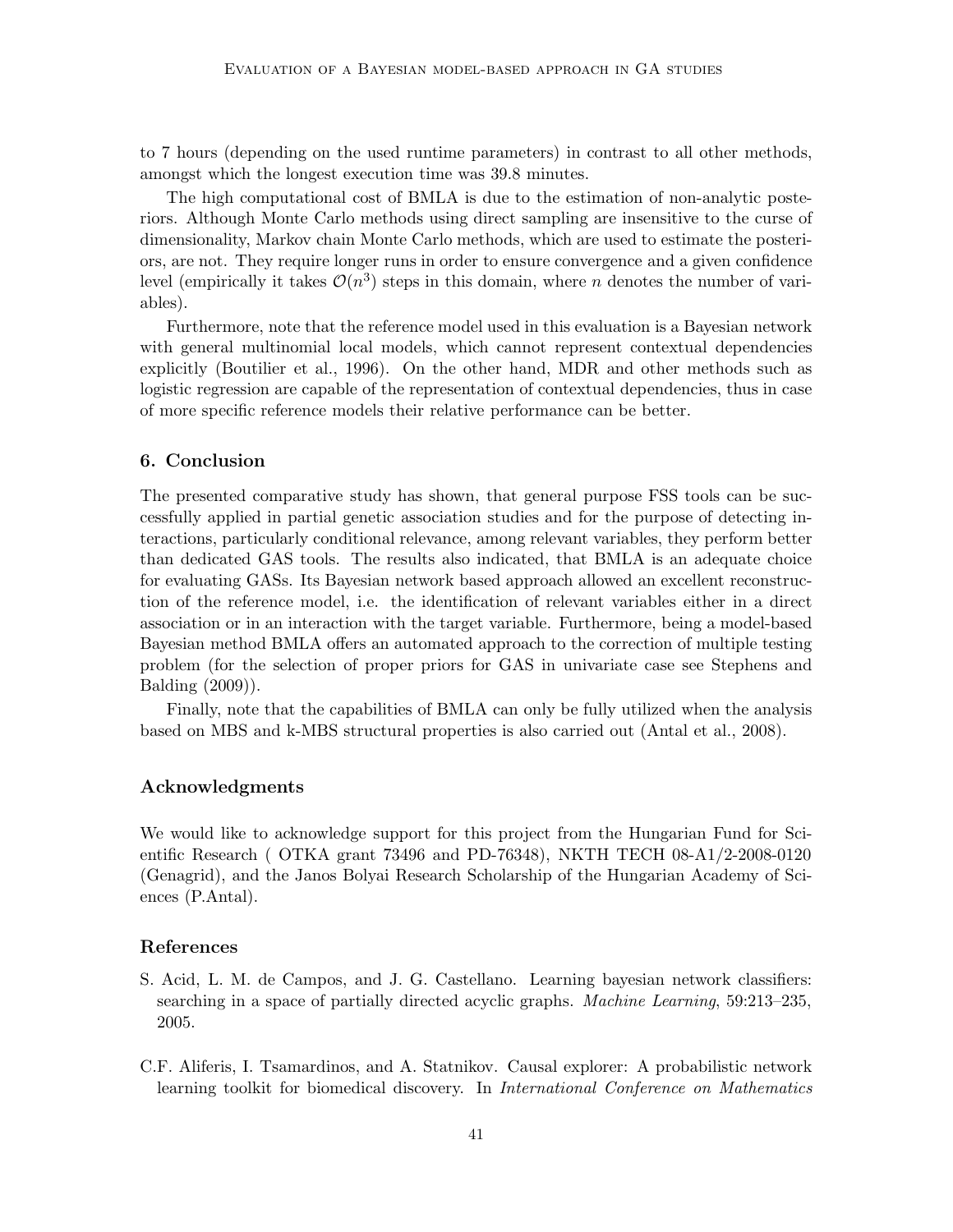*and Engineering Techniques in Medicine and Biological Sciences (METMBS '03)*, pages 371–376, 2003.

- P. Antal, G. Fannes, D. Timmerman, Y. Moreau, and B. De Moor. Bayesian applications of belief networks and multilayer perceptrons for ovarian tumor classification with rejection. *Artificial Intelligence in Medicine*, 29:39–60, 2003.
- P. Antal, G. Hullám, A. Gézsi, and A. Millinghoffer. Learning complex bayesian network features for classification. In *Proc. of third European Workshop on Probabilistic Graphical Models*, pages 9–16, 2006.
- P. Antal, A. Millinghoffer, G. Hullám, Cs. Szalai, and A. Falus. A bayesian view of challenges in feature selection: Feature aggregation, multiple targets, redundancy and interaction. *JMLR Proceeding*, 4:74–89, 2008.
- D. J. Balding. A tutorial on statistical methods for population association studies. *Nature*, 7:781–91, 2006.
- C. Boutilier, N. Friedman, M. Goldszmidt, and D. Koller. Context-specific independence in bayesian networks. In Eric Horvitz and Finn V. Jensen, editors, *Proc. of the 20th Conf. on Uncertainty in Artificial Intelligence (UAI-1996)*, pages 115–123. Morgan Kaufmann, 1996.
- H. J. Cordell. Detecting genegene interactions that underlie human diseases. *Nature Reviews: Genetics*, 10(1):392–404, 2009.
- M. Emily, T. Mailund, J. Hein, L. Schauser, and M. H. Schierup. Using biological networks to search for interacting loci in genome-wide association studies. *European Journal of Human Genetics*, pages 1–10, 2009.
- C. Glymour and G. F. Cooper. *Computation, Causation, and Discovery*. AAAI Press, 1999.
- Juan R. Gonzlez, Llus Armengol, Xavier Sol, Elisabet Guin, Josep M. Mercader, Xavier Estivill, and Vctor Moreno. Snpassoc: an r package to perform whole genome association studies. *Bioinformatics*, 23(5):654–655, 2007.
- R. Kohavi and G. H. John. Wrappers for feature subset selection. *Artificial Intelligence*, 97:273–324, 1997.
- C. Kooperberg and I. Ruczinski. Identifying interacting snps using monte carlo logic regression. *Genet Epidemiol*, 28(2):157–170, 2005.
- D.Y. Lin, Y. Hu, and B.E. Huang. Simple and efficient analysis of disease association with missing genotype data. *American Journal of Human Genetics*, 82(2):444–452, 2008.
- K. Liu and S. V. Muse. Powermarker: an integrated analysis environment for genetic marker analysis. *Bioinformatics*, 21(9):2128–2129, 2005.
- L. E. Mechanic, B. T. Luke, J. E. Goodman, S. J. Chanock, and C. C. Harris. Polymorphism interaction analysis (pia): a method for investigating complex gene-gene interactions. *BMC Bioinformatics*, 9(1):146–158, 2008.